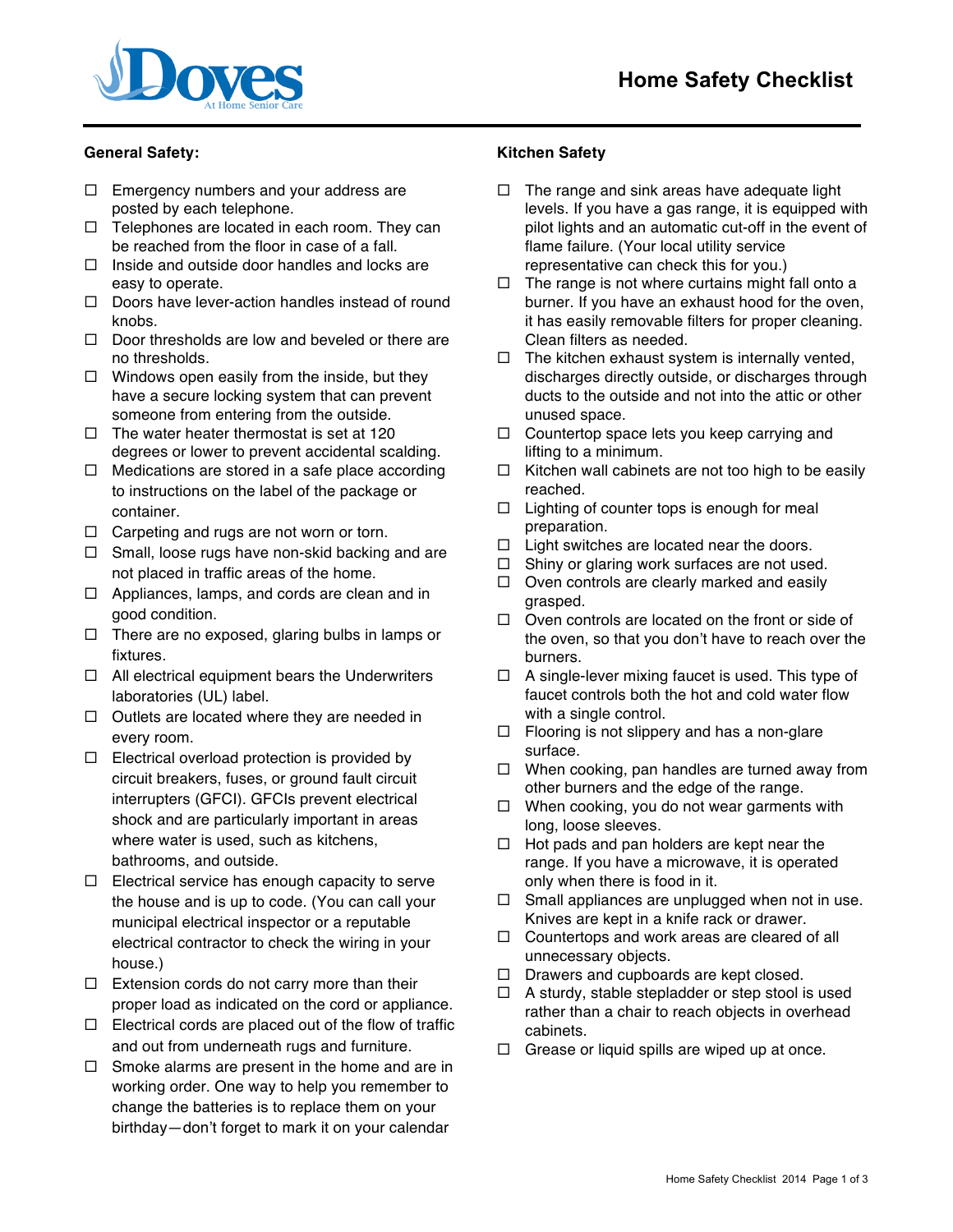

## **Stairways & Halls**

- $\Box$  Steps are in good condition and are free of objects.
- $\Box$  Steps have non-skid strips. Carpeting on steps is securely fastened and free of fraying or holes.
- $\Box$  Smoke detectors are in place in hallways and near sleeping areas.
- $\Box$  Hallways are equipped with night-lights.
- $\Box$  Sturdy handrails are on both sides of stairway and are securely fastened.
- $\Box$  Light switches are located at the top and bottom of stairways and at both ends of long hallways.
- $\Box$  Inside doors do not swing out over stair steps.
- $\Box$  There is enough space in the stairway to avoid bumping your head.
- $\Box$  Room entrances do not have raised door thresholds.
- $\Box$  It is easy to see the leading edge or nosing of each stair tread while walking down stairs.
- $\Box$  Stairways and hallways are well lighted.

## **Living Room:**

- $\Box$  Electrical cords are placed along walls (not under rugs) and away from traffic areas.
- $\Box$  Chairs and sofas are sturdy and secure.
- $\Box$  Chairs and sofas are not too low or too deep to get in and out of easily.
- $\Box$  Chairs and sofas have full arms to aid in sitting or rising.
- $\Box$  The light switch is located near the entrance.
- $\Box$  There is enough space to walk through the room leaving clear passageways for traffic.
- $\Box$  Furniture, which might be used for support when walking or rising, is steady and does not tilt.

## **Bathroom:**

- $\Box$  The bathtub or shower has a non-skid mat or strips on the standing area.
- $\Box$  Bathtub or shower doors are safety glass or plastic.
- $\Box$  Grab bars are installed on the walls by the bathtub and toilet.
- $\Box$  The towel bars and the soap dish in the shower stall are durable and are firmly installed.
- $\Box$  A single-lever mixing faucet is used, or you have faucet handles that are easy to grasp.
- $\Box$  Bathroom flooring is matte-finished, textured tile, or low pile commercial carpet (no throw rugs or bathmats).
- $\Box$  Bathroom has even lighting without glare. The light switch is near the door.
- $\Box$  The bathroom door opens outward.
- $\Box$  The bathroom has a safe supplemental heat source and ventilation system.
- $\Box$  The outlets are ground fault circuit interrupters (GFCI) that protect against electric shock.

### **Bedroom:**

- $\Box$  A lamp or flashlight is kept within reach of your bed. Check batteries periodically to make sure they are working, and keep a spare package of batteries nearby.
- $\Box$  A night-light is used to brighten the way to the bathroom at night.
- $\Box$  Plenty of room is left for you to walk around the bed.
- $\Box$  You have an adequate-sized nightstand or small table for the telephone, glasses, or other important items.
- $\Box$  There is a sturdy chair with arms where you can sit to dress.
- $\Box$  You have wall-to-wall low pile carpeting or a smooth surface floor.
- $\Box$  Your bedroom is located on the first floor of the home.
- $\Box$  A telephone jack is installed in the room.

#### **Outdoor Areas:**

- $\Box$  Steps and walkways are in good condition.
- $\Box$  Handrails are sturdy and securely fastened.
- $\Box$  Doorways, steps, porches, and walkways have good lighting.
- $\Box$  Porches, balconies, terraces, window wells, and other heights or depressions are protected by railings, closed with banisters, closed with fences, closed with accordion gates, or are otherwise protected.
- $\Box$  Hedges, trees, or shrubs do not hide the view of the street.
- $\Box$  Garage doors are easy for you to operate, even when snow is piled against them.
- $\Box$  The garage is adequately ventilated.